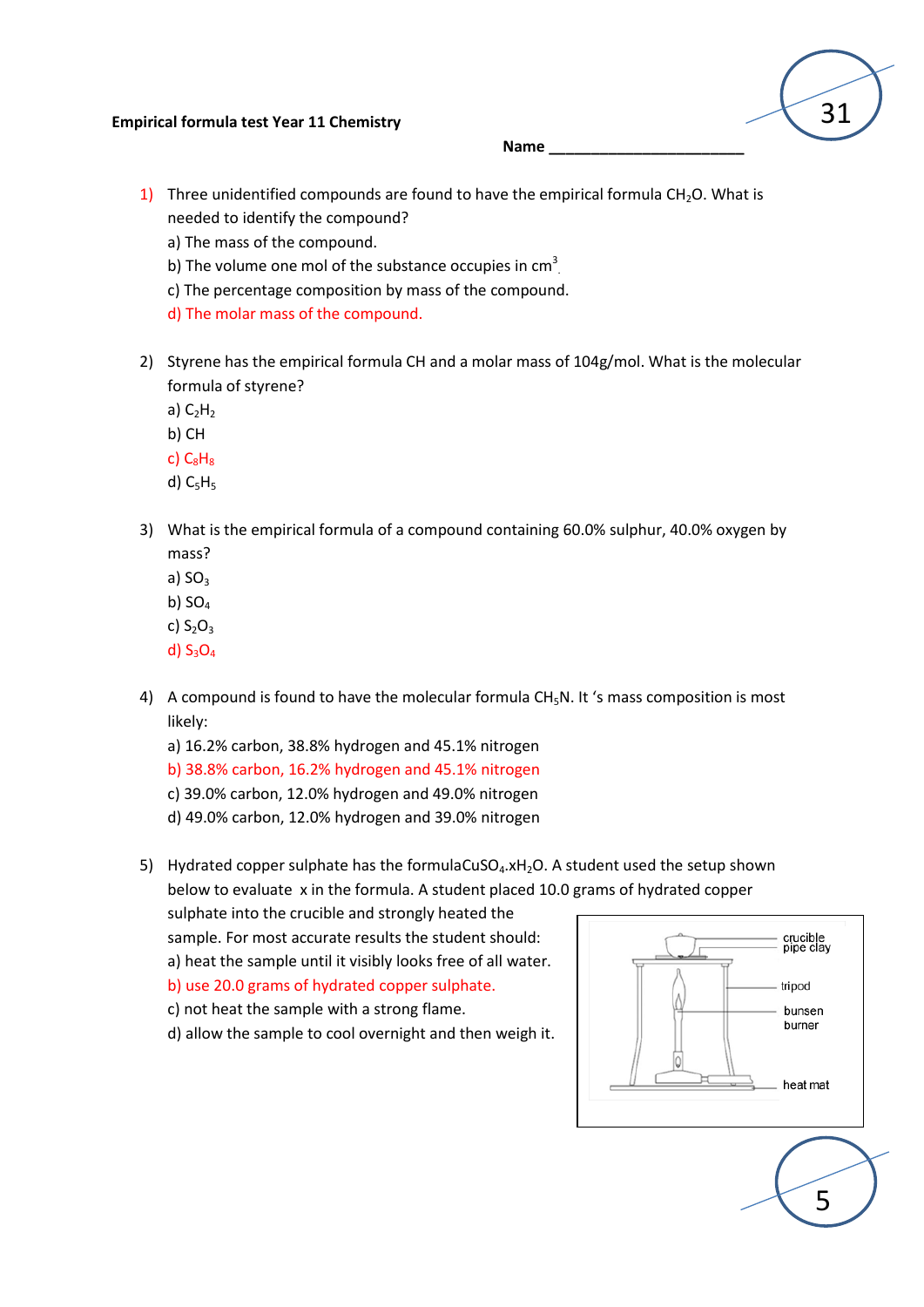- 6) A sample of the solvent used in an expensive brand of perfume contained 0.60 g of carbon, 0.15 g of hydrogen and 0.40 g of oxygen. Which comment is true about the molecular formula of the compound?
	- a) Each molecule of the compound has three time as many carbon atoms as oxygen atoms.
	- b) Each molecule of the compound has three times as many oxygen atoms as carbon atoms.
	- c) Each molecule of the compound has three time as many hydrogen atoms as oxygen atoms.
	- d) Each molecule of the compound has twice as many carbon atoms as oxygen atoms.
- 7) A 1.34 gram sample of an organic compound contained 0.36 grams of carbon. Which comment is true?
	- a) The sample contained 0.36 mol of carbon atoms
	- b) The sample contained 1.9 X  $10^{22}$  carbon atoms
	- c) The sample contained 36.0 % by mass carbon.
	- d) The sample contained 64.0 % by mass carbon
- 8) A 100.0 g sample of pure CuSO4.5H2O (**molar mass 250 amu)** contains:
	- a) 36.0 grams of water
	- b) 90.0 grams of water
	- c) 64.0 grams of copper
	- d) both options a) and b).
- 9) A 25.0 grams sample of MgSO<sub>4</sub> contains: a) 20.2% Mg, 53.2% O and 26.6% S by mass. b) 2.34 X  $10^{23}$  atoms of Mg c) 13.2 grams of Mg d) 2.42 X  $10^{24}$  atoms of oxygen.
- 10) An unknown molecular compound was analysed and its empirical formula identified. 36.4 grams of this pure compound contained 1.2 X  $10^{23}$  molecules. Which of the following can be evaluated from this information?

5

- i. The empirical formula
- ii. The molar mass of the compound.
- iii. The molecular formula of the compound.
- a) i. and ii. only
- b) ii. and iii. Only
- c) i. ii. and iii.

d) ii. only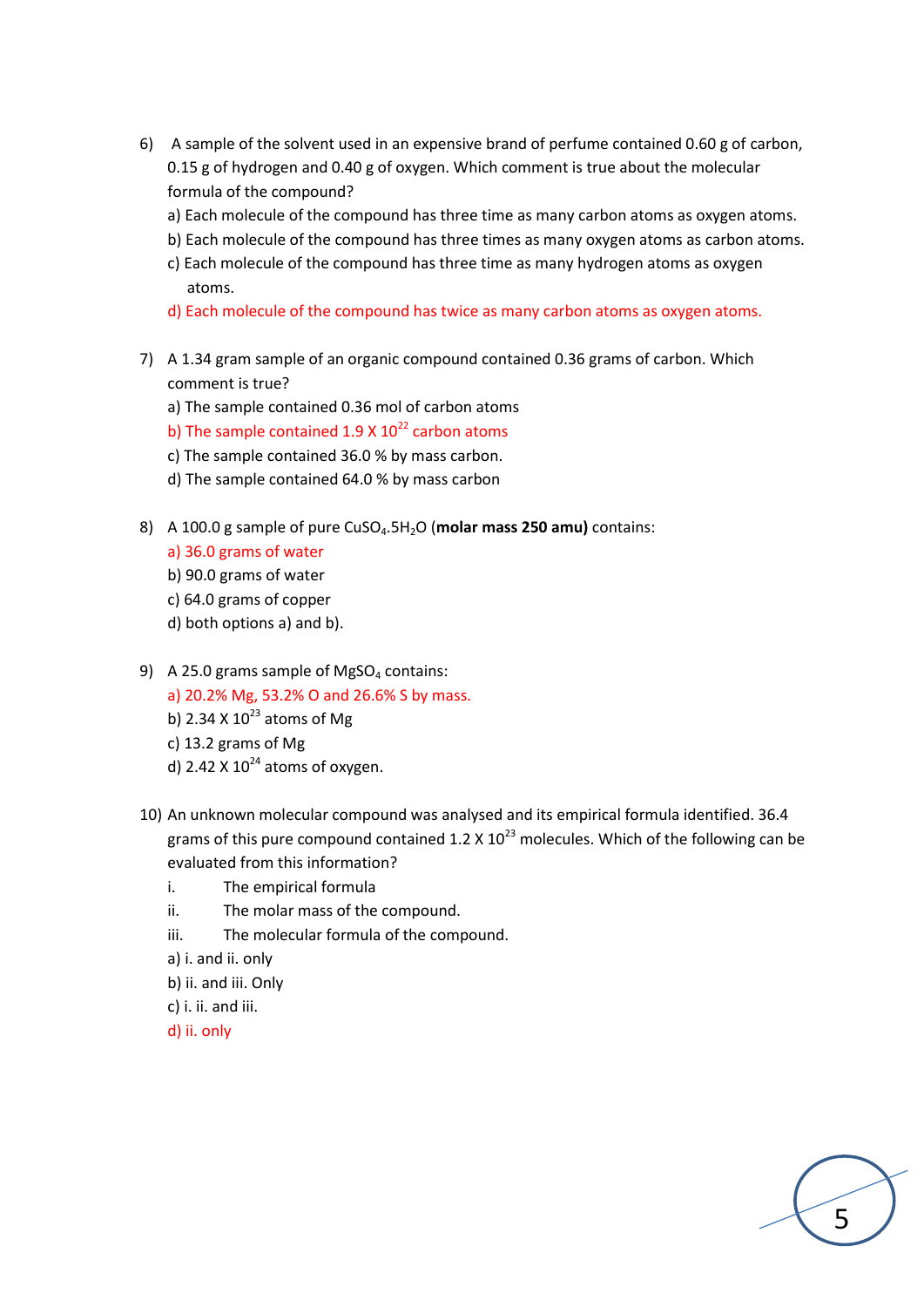- 1) You can find the empirical formula of a compound using percentage composition data. Below are six steps, not all are required to find the empirical formula of a compound.
	- 1. Assume you have 100 g of the compound
	- 2. Convert the grams to moles for each element.
	- 3. Consider the percentages you are given as being in units of grams.
	- 4. Find the smallest whole number ratio of moles for each element.
	- 5. Use step 3. to find the total mass of the compound.
	- 6. Find the percentage composition of the compound.
	- a) Place the necessary steps, shown above, in the right order to determine the empirical formula of a compound. 6, 1, 3, 4 *1 mark* b) Which step is not necessary for the calculation of the empirical formula of the compound? 5 *1 mark* c) Which step must be experimentally determined? 6 *1 mark* d) Which step provides the greatest opportunity for error. 6 The step that involves measuring masses using scales with systematic error. (+/- 0.005g)

*1 mark*

2) A compound is found to contain 23.3% magnesium, 30.7% sulfur and 46.0% oxygen. What is the empirical formula of this compound? Show all working out in the space provided below.

*Consequential marks should be given at every step after an error.*

| Assume 100 g of sample                            |        |
|---------------------------------------------------|--------|
| $=$ > 23.3 g Mg : 30.7 g S : 46.0 O               | 1 mark |
| <b>Find mol</b>                                   |        |
| $\approx$ 23.3 / 24.3 : 30.7 / 32.1 : 46.0 / 16.0 |        |
| $=$ > 0.96 : 0.96 : 2.88                          | 1 mark |
| Simplest ratio                                    |        |
| $=$ > 0.96/0.96 : 0.96/0.96 : 2.88 / 0.96         |        |
| $\Rightarrow$ 1: 1: 3                             | 1 mark |
| Empirical formula $MqSO3$                         | 1 mark |
|                                                   |        |

## *4 marks*

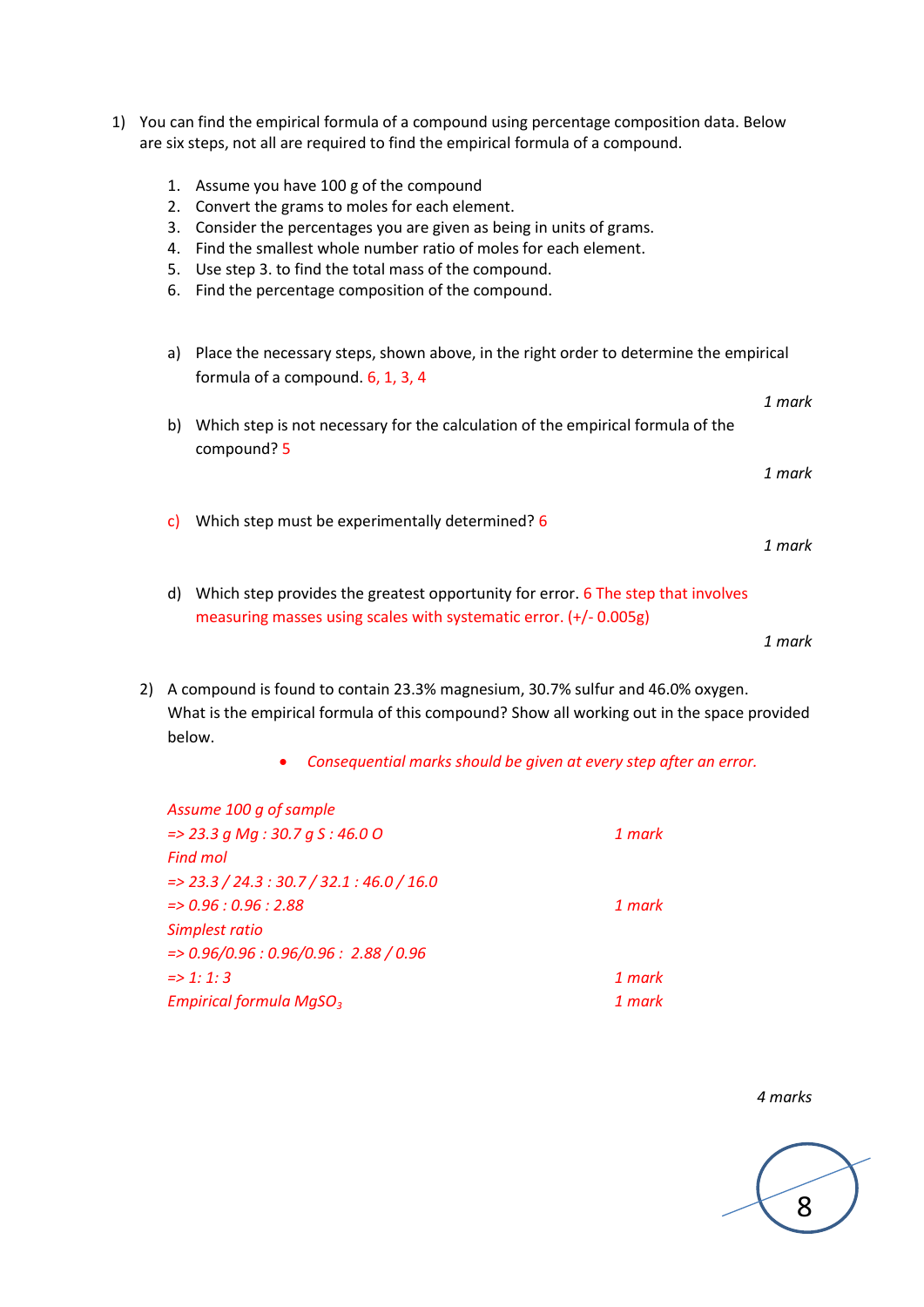3) A 1.50 g sample of hydrocarbon undergoes complete combustion to produce 4.50 g of  $CO<sub>2</sub>$ and 2.46 g of  $H_2O$ .

a) Find its empirical formula. Show all working out in the space provided below.

| Consequential marks should be given at every step after an error.                 |        |  |
|-----------------------------------------------------------------------------------|--------|--|
| Find the mol of C in 4.50 q of $CO2$                                              |        |  |
| $\approx$ 4.50 / 44.0 = 0.102 mol                                                 | 1 mark |  |
| Find mol of H in 2.46g of $H_2O$                                                  |        |  |
| $\approx$ 2.46 / 18.00 = 0.137q                                                   |        |  |
| $=$ > 0.137 X 2 = 0.274 mol of H                                                  | 1 mark |  |
| Students may have also used percentage composition to find the mass of carbon and |        |  |
| hydrogen and then converted to mols.                                              |        |  |
| Simplest ratio                                                                    |        |  |
| $=$ > 0.102 / 0.102 : 0.274/0.102                                                 |        |  |
| $\approx 1.00:2.66$                                                               | 1 mark |  |
| Multiply by 3 to get rid of fractions                                             |        |  |
| $\Rightarrow$ 3.0 : 8.0                                                           | 1 mark |  |
| Empirical formula $C_3H_8$                                                        | 1 mark |  |
|                                                                                   |        |  |

*5 marks*

b) What is the molecular formula of the compound if its molar mass is 44.0 g/mol? Show all working out in the space provided below.

| Molecular mass / Empirical mass = $44.0 / 44.0 = 1$             | 1mark  |
|-----------------------------------------------------------------|--------|
| Molecular formula is the same as the empirical formula $C_3H_8$ | 1 mark |

*2 marks*